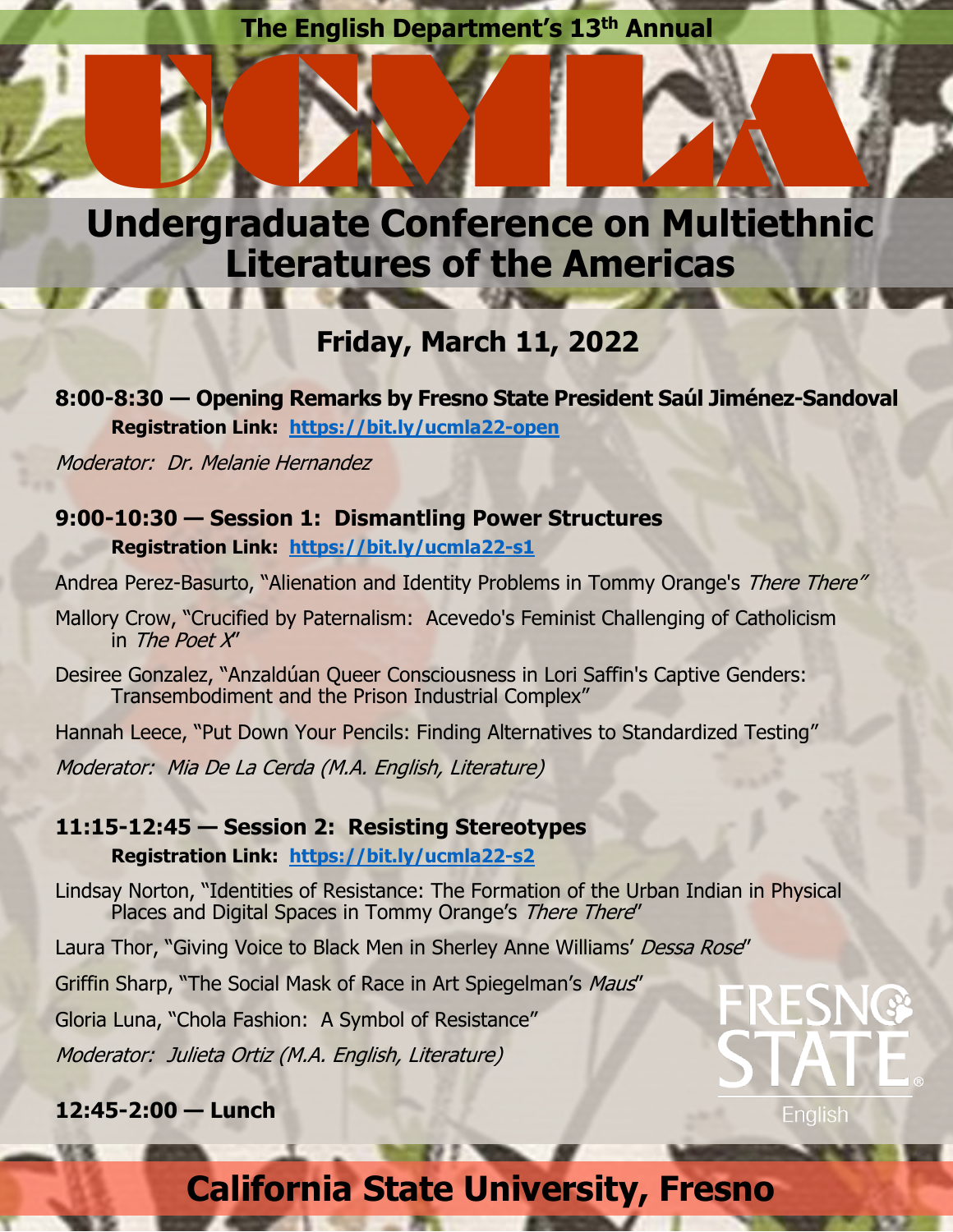## **The English Department's 13th Annual**



**2:00-3:30 — Keynote 1: Dr. Rajini Srikanth Registration Link: https://bit.ly/ucmla22-rs** Moderator: Graciela Sierra-Moreno (M.A. English, Literature)

# RESNG

**4:15-5:45 — Session 3: Reclaiming the Narrative Registration Link: https://bit.ly/ucmla22-s3**

English

Alea Droker, "Voicing the Silenced Record: Amanda Kemp's Show Me the Franklins" Scarleth Cortes, "The Craft of Tequila Making: A Chicanx Cultural Studies Analysis"

Rebecca Colbert, "Ride or Die: An Analysis of Low Riders through Bourdieusian and Marxist Theories"

Armando Aranda, "Harlem Heroes: A Digital Tour of Harlem Renaissance Cartoonists" Moderator: Alexander Flores (M.A English, Literature)

**7:00-8:30 — Keynote 2: Amparo Ortiz Registration Link: https://bit.ly/ucmla22-ao** Moderator: Dr. René Rodríguez-Astacio

## **Saturday, March 12, 2022**

**12:00-1:30 — Craft Talk: Amparo Ortiz Registration Link: https://bit.ly/ucmla22-talk** Moderator: Dr. René Rodríguez-Astacio

# **California State University, Fresno**